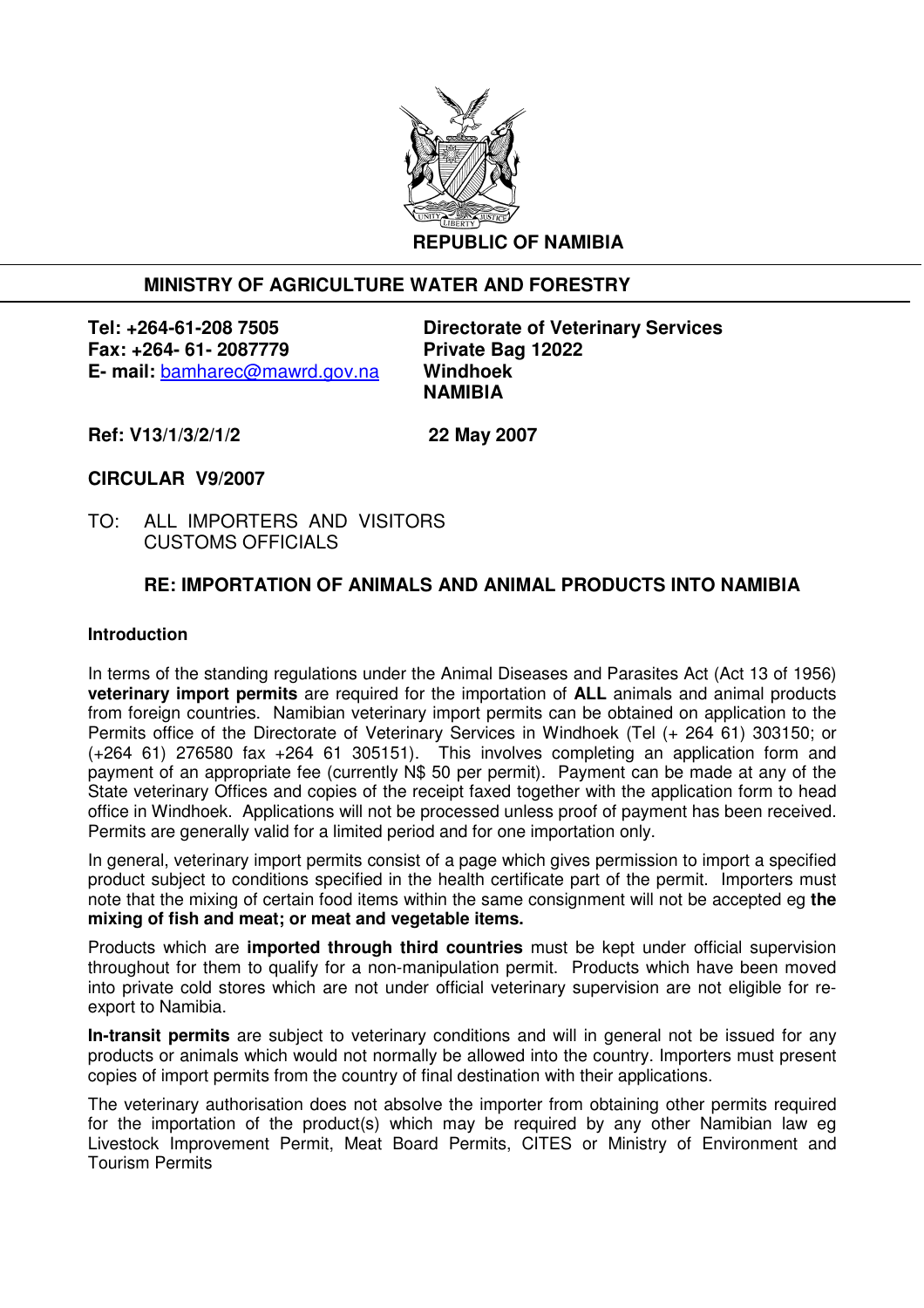To be valid, the original health certificate section of the permit must be completed and signed by authorised veterinary officials in the exporting country. **Only ORIGINAL permits** are acceptable. In exceptional cases authorisation to use fax copies may be granted.

Special arrangements as a result of a bilateral agreement apply for imports from South Africa. On the basis of the agreement small quantities of products for own consumption may be imported without an import permit.

**The measures are designed to protect the national animal health status. Epizootic disease outbreaks in many parts of the world have been linked to illegal imports of animal and animal products.** 

# **1. IMPORT FROM ALL COUNTRIES**

Animals and animal products may not be imported, or brought into NAMIBIA for own or commercial use, without a Namibian veterinary import permit. Applications for veterinary import permits will be considered, but not necessarily approved.

The following list of animals and products are given **as examples**:

- Raw unprocessed or partially processed trophies
- Manure / animal waste
- Bones, teeth or horns
- **Live poultry or birds**
- Milk and milk products (cheese)
- $Fish$
- Horses and horse semen
- Pigs and pig semen and embryos
- Game including cloven hoofed, soliped, elephants, rhino, hippo
- Zoo animals
- Bovines and bovine semen
- Sheep and goats and semen and embryos
- Bovines and bovine semen and embryos
- Camelids
- Lagomorphs (rabbits) and rodents
- Reptiles
- Ostriches/emus

#### **2. IMPORTATION OF ANIMALS AND PRODUCTS FOR OWN USE FROM SOUTH AFRICA INTO NAMIBIA – SPECIAL AGREEMENT**

## **2.1 General conditions**

- 2.1.1 This arrangement is limited to animal products forming part of travellers' personal luggage and intended for their personal use. Such products may not be sold or disposed of in any way other than by own consumption / use. **Products for own use may not be sent by courier or by post.**
- 2.1.2 Only limited quantities may be imported (see Section 2.2.1 to 2.2.5)
- 2.1.3 In the event of a disease outbreak, this dispensation will be cancelled without prior notice.
- 2.1.4 The Directorate of Veterinary Services in Namibia does not accept any responsibility for the safety of products imported for own consumption.
- 2.1.5 Only clean containers may be used for packaging, e.g. no second-hand hessian / jute bags may be used for the transport of products e.g. mopani worms.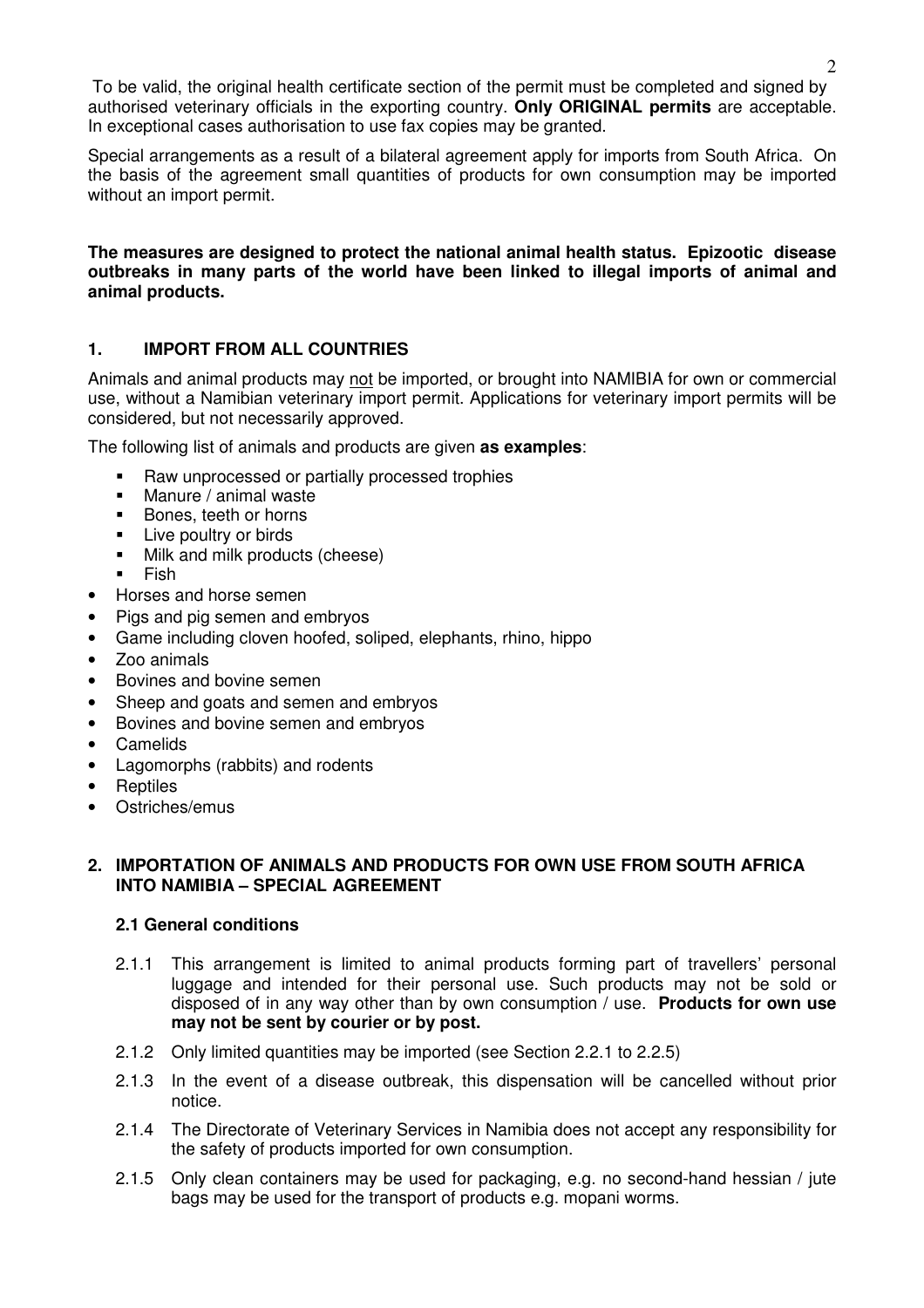- 2.1.6 In order to qualify as a person in terms of this guideline, the person must be older than 12 years of age.
- 2.1.7 These conditions are effective with immediate effect.

## **2.2 Importation of Edible Animal Products for Own Consumption (FMD free areas without vaccination)**

The following products for own use may be imported from South Africa without an import permit or a veterinary health certificate issued by the South African veterinary authorities if they originate from areas outside the FMD control areas.

The limits stipulated in this document apply to passenger vehicles and trucks. The responsible official at the port of entry will judge the quantity allowed for bus passengers. An import permit or a veterinary health certificate (as the case may be) is required for quantities exceeding those indicated.

#### **2.2.1 Raw Meat (including venison and meat from domesticated species eg beef, mutton and poultry)**

- 25 kg meat (**excluding pork**) per person may be imported without a Namibian import permit or a South African veterinary health certificate.
- A Namibian veterinary import permit will be required for products derived from wild or domesticated pigs which have not been subjected to a process, to ensure satisfactory inactivation of African Swine fever and Classical swine fever viruses.

| Up to 25 kg (excludes pork $\vert$<br>and pork products)                                                                                                                                                                                                               | No Namibian import permit or South African veterinary<br>health certificate is required. Only from FMD free zone      |
|------------------------------------------------------------------------------------------------------------------------------------------------------------------------------------------------------------------------------------------------------------------------|-----------------------------------------------------------------------------------------------------------------------|
| >25 - 250kg per importer                                                                                                                                                                                                                                               | Namibian veterinary import permit and a veterinary health<br>certificate from state vet in South Africa are required. |
| Consignments exceeding 250kg of meat per importer not regarded as being imported<br>for own consumption. The importer must apply for a commercial Namibian veterinary<br>import permit. The meat must be processed at establishment approved for export to<br>Namibia. |                                                                                                                       |

# **2.2.2 Biltong / Droe Wors**

| Less than 10 kg                                                                                                                                                                              | No Namibian import permit or South African veterinary<br>health certificate is required. Only from FMD free zone |
|----------------------------------------------------------------------------------------------------------------------------------------------------------------------------------------------|------------------------------------------------------------------------------------------------------------------|
| $> 10$ kg -100kg per<br>importer                                                                                                                                                             | Namibian Veterinary import permit and a health certificate<br>from state vet in South Africa are required.       |
| Consignments exceeding 100kg of biltong per hunter are not regarded as being<br>imported for own consumption. The importer must apply for a commercial Namibian<br>veterinary import permit. |                                                                                                                  |

## **2.2.3 Other Processed Meats** (canned, cooked, polony, brawn, pies etc)

A total mass of 25 kg per passenger **vehicle** may be imported without a Namibian veterinary import permit or a South African veterinary health certificate. Larger quantities must be accompanied by a Namibian import permit and a health certificate endorsed by the South African veterinary authorities.

## **2.2.4 Dairy Products**

Up to 10 kg or litres of dairy products per passenger vehicle may be imported without a Namibian veterinary import permit or a South African veterinary health certificate. Larger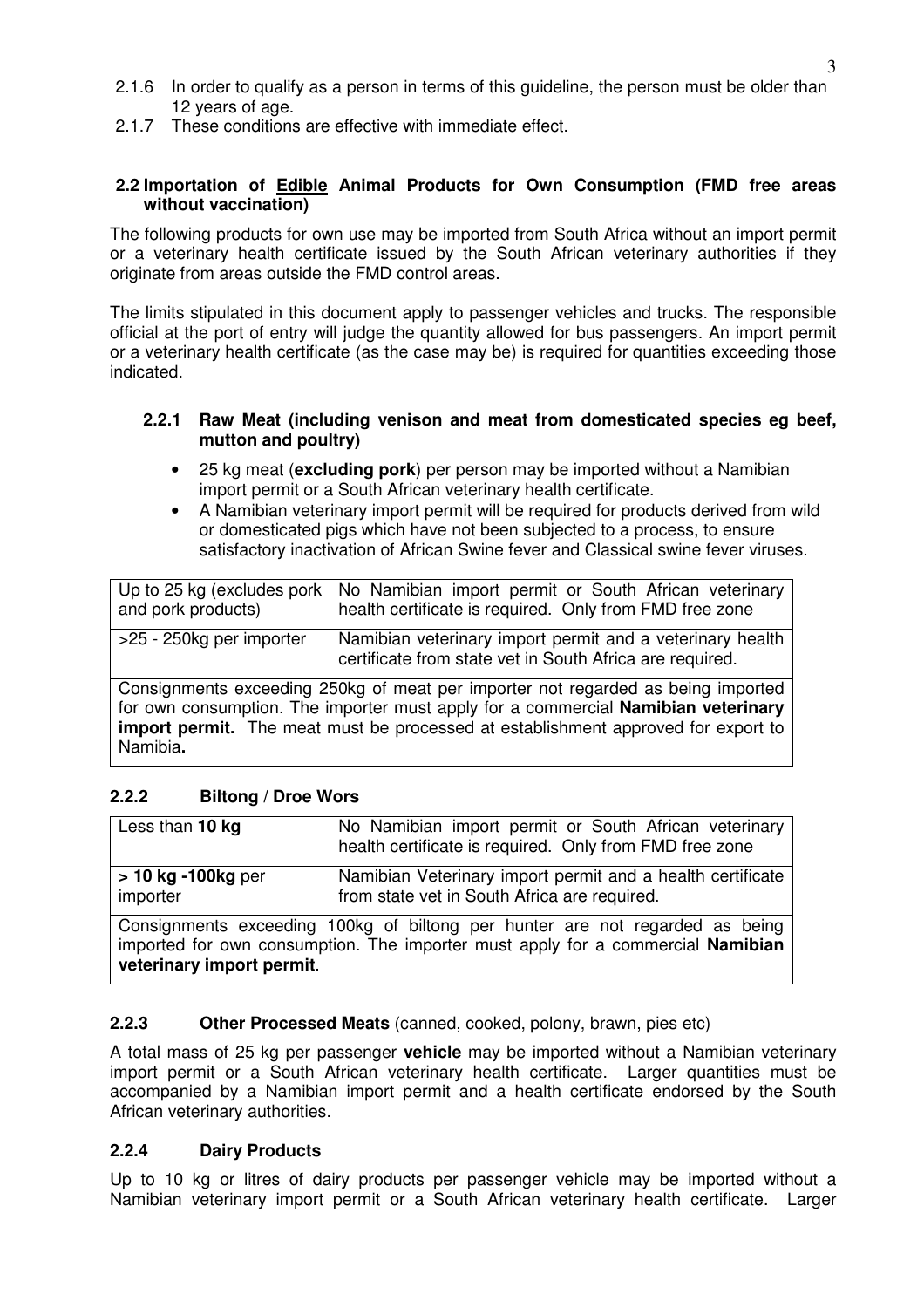quantities must be accompanied by a Namibian import permit and a health certificate endorsed by the South African veterinary authorities and must originate from processing plants approved for export to Namibia. Coffee creamers made from vegetable products as well as chocolates are exempted from veterinary import permits.

# **2.2.5 Eggs**

2½ dozen per passenger vehicle may be imported without a Namibian import permit or South African veterinary health certificate. Larger quantities must be accompanied by a Namibian import permit and a health certificate endorsed by the South African veterinary authorities.

- 2.2 **Dogs and cats**: may be imported from South Africa if accompanied by inter-territorial movement permit certified by a registered veterinarian.
- 2.3 **Horse:** Namibian veterinary import permit required for the import of horses and other equines from South Africa. A livestock improvement permit is also required.
- 2.4 **Birds:** a Namibian import permit is now required for the import of all birds from South Africa.
	- **3. Importation of Inedible Animal Products for Own Use from South Africa**

 **The following products may be imported for own use from RSA without a Namibian veterinary import permit. Products must however be accompanied by a valid South African veterinary health certificate.** 

- Mats made from fully processed animal skins<br>Fully processed leather articles (Curios, band
- Fully processed leather articles (Curios, hand bags, skin, rugs, shoes, kaross) hides &
- **Fully mounted trophies**
- Sjamboks & leather whips

## **Limited numbers/volume of the following products may be imported for own use without a veterinary import permit but require a veterinary health certificate**

Curios containing the following raw products provided a certificate is produced to prove that they do not originate from areas under restriction

- Curios containing hides and skins or items from game trophies
- Drums covered with unprocessed skin
- Bones, horns, hooves, claws, antlers or teeth in small quantities which must have been treated to ensure that any matter other than bone, horn, hoof, claws antlers or teeth is removed. A certificate to that effect must be provided.
- **4. The following products may not be imported, or brought into Namibia without a valid Namibian veterinary import permit. Applications for veterinary import permits will be considered, but not necessarily approved.**
- Any animal or animal product from the foot-and-mouth disease (FMD) surveillance (red line); buffer or infected zone
- Any edible product where the mass exceeds the limits prescribed
- Raw pork or meat from wild pigs
- **Inedible animal products imported for commercial purposes (The responsible official at the** port of entry will judge the quantity of inedible products allowed for own use)
- **Raw unprocessed or partially processed trophies**
- Manure / animal waste
- Bones, teeth or horns
- **Bone meal, carcass meal**
- **Live animals (excluding dogs, cats)**
- **Live poultry or birds**
- Semen and embryos
- $\blacksquare$  Fish (live)
- **•** Veterinary pharmaceuticals or vaccines